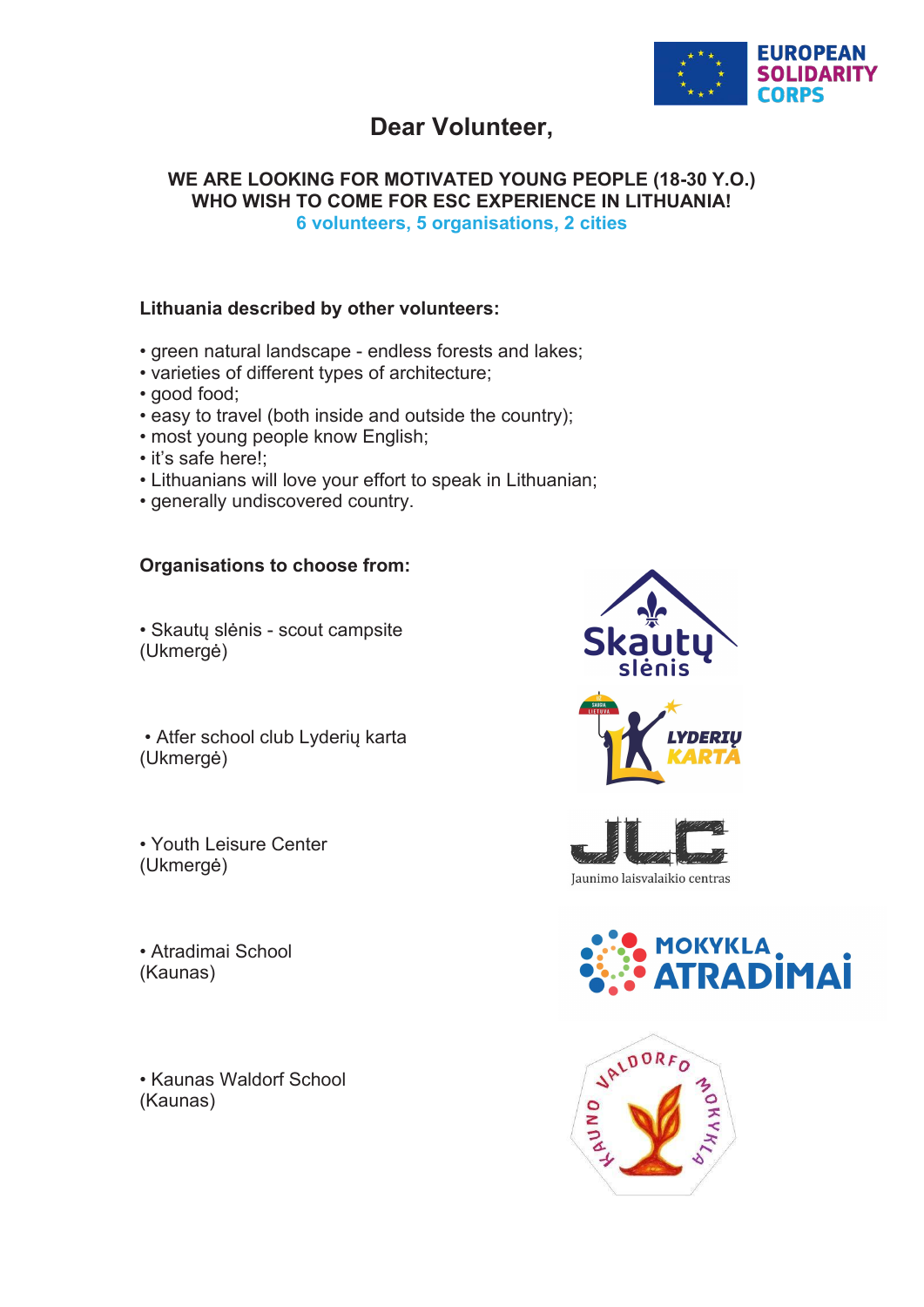

#### **Skautų slėnis**

Scout valley is a scout campsite. It is located in the nature near Ukmergė. Main programs and activities: Outdoor activities for scouts: hikes, camps, leader outdoor training courses, meetings and other events; Outdoor activities for non-scouts: summer camps to introduce scout outdoor experience to 8-18 years old children and youth; Outdoor adventure education programs for schools and youth groups; Forest kindergarten; Promotion of voluntary work in the region; Promotion of ECO sustainable living.

**<https://www.skautuslenis.lt/>**

# **Lyderių karta**

Our after-school centre ensures professional childcare and even the possibility to pick up kids from school and take them to their extracurricular activities. Children are supervised, safe and ensured with plenty of interesting activities.

Main purposes of the after-school centre are: help to shape a young person's conscious personality; to provide an early vocational guidance and non-formal education; to help parents, resulting in calmer working days and increased added value; high-quality childrens' free time while strengthening their social skills and emotional intellect.

After-school activity centre contributes to the formation of mature personalities that respects other people, their community and the environment, actively participates in the public life and understands their role as citizens of the country.

ESC volunteers will support children in every day tasks, organise creative activities, events, excursions. During holiday time organise camps and outdoor activities. Own initiative is always welcome! **<http://www.lyderiukarta.lt/>**

#### **Youth Leisure Centre**

The activities of the Youth Leisure Centre are aimed at all young people aged 14 to 29. Particular attention is paid to working with young people with fewer opportunities from incomplete, more economically disadvantaged families at social risk, as well as those with learning and socialization disabilities. The center is actively involved in project activities both nationally and internationally. Volunteer at the Youth Leisure Centre will help organise informal meetings with young people: discussions, music improvisation sessions, cooking, table tennis tournaments, board games, movie nights. There will be a lot of focus on informal communication with visitors and also plenty of room for personal initiatives.

**<https://www.jlc.lt/>**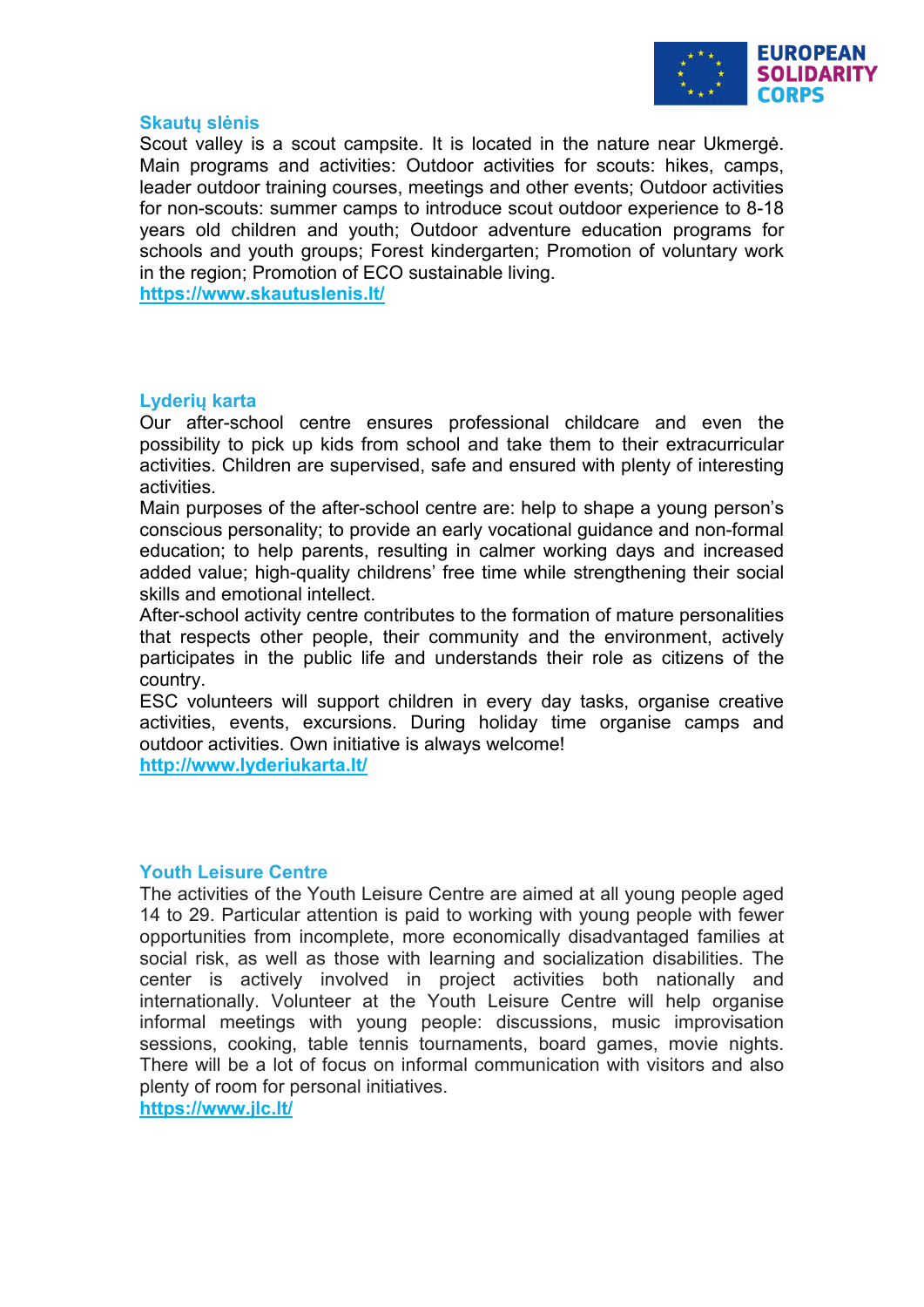

#### **Atradimai School**

Atradimai School is a non-governmental school, based on forward free pedagogy aimed to support chlidren's self-awareness, confidence in own abilities and creativity.

Strong students' self motivation is a key of educational system here. Volunteers will be a part of the community and will take part in school activities. Volunteers' duties consists of: organising non-formal education activities during break time (sports and games - Frisbee, volleyball, basketbal...), leading artes liberales activities (arts - music sessions, theatre, film making...) Volunteers will be given space and freedom to take personal initiatives for the after-school activities as well as during break times. **<https://www.mokyklaatradimai.lt/>**

# **Kaunas Waldorf School**

Kaunas Waldorf School is a non-governmental school based on Waldorf Pedagogy. It is aimed to support children's self-awareness, confidence in own abilities and creativity. Strong cooperation between children, teachers and parents is a key of educational system here. Volunteers will be part of the community and will take part in school and kindergarten activities. Volunteers in the kindergarten will help educators in daily activities, such as greeting children, leading morning circle, preparing the food table, going outside. They will also organise arts & crafts activities: colouring, moulding, handicrafts, music sessions, theatre; and sports activities: frisbee, volleyball, basketball, going to the swimming pool. Volunteers will be given space and freedom to take personal initiatives for the after-school activities as well as during break times. Its a great place for those who like to test own skills in working with children and want to gain valuable experience in alternative Waldorf pedagogy.

**<https://valdorfas.org/>**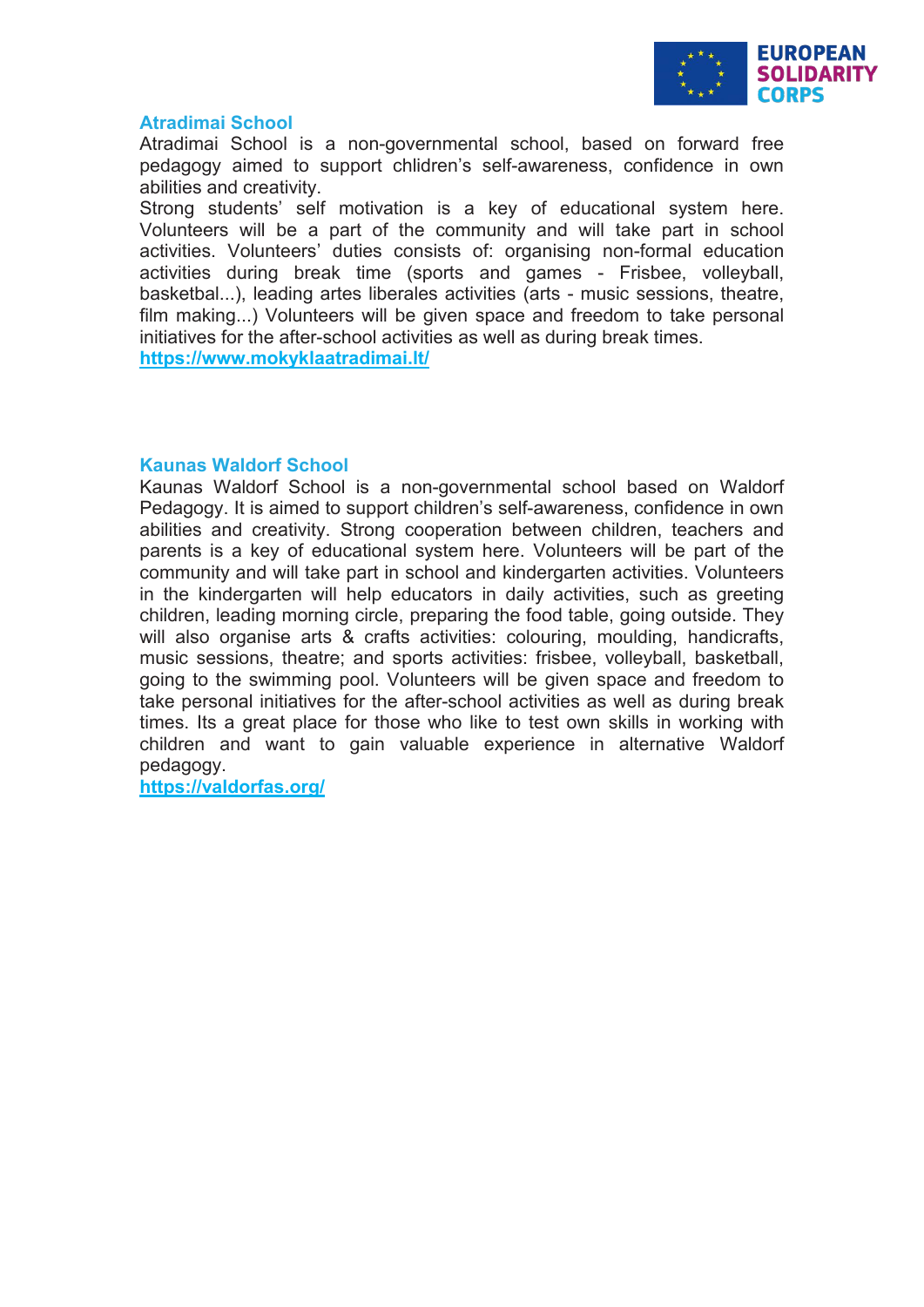

# **PROJECT ENVIROINMENT**

#### **Kaunas**

**It's a second largest city in Lithuania with population of briefly 350,000 people. It has a stunning medieval old-town with touches of German architectural influence, a lot of universities and enterprises, rich history and is surrounded by beautiful nature. Volunteer will live in a shared apartment with other volunteers.**





#### **Ukmergė**

**Ukmergė is a small town, located 78 km Northwest of the capital Vilnius, with a population of about 22,000. It's surrounded by a ring of palaces and wilderness. It's a very safe and peaceful town full of art and its' own uniqueness. Big cities are in an easy reach by public bus.**